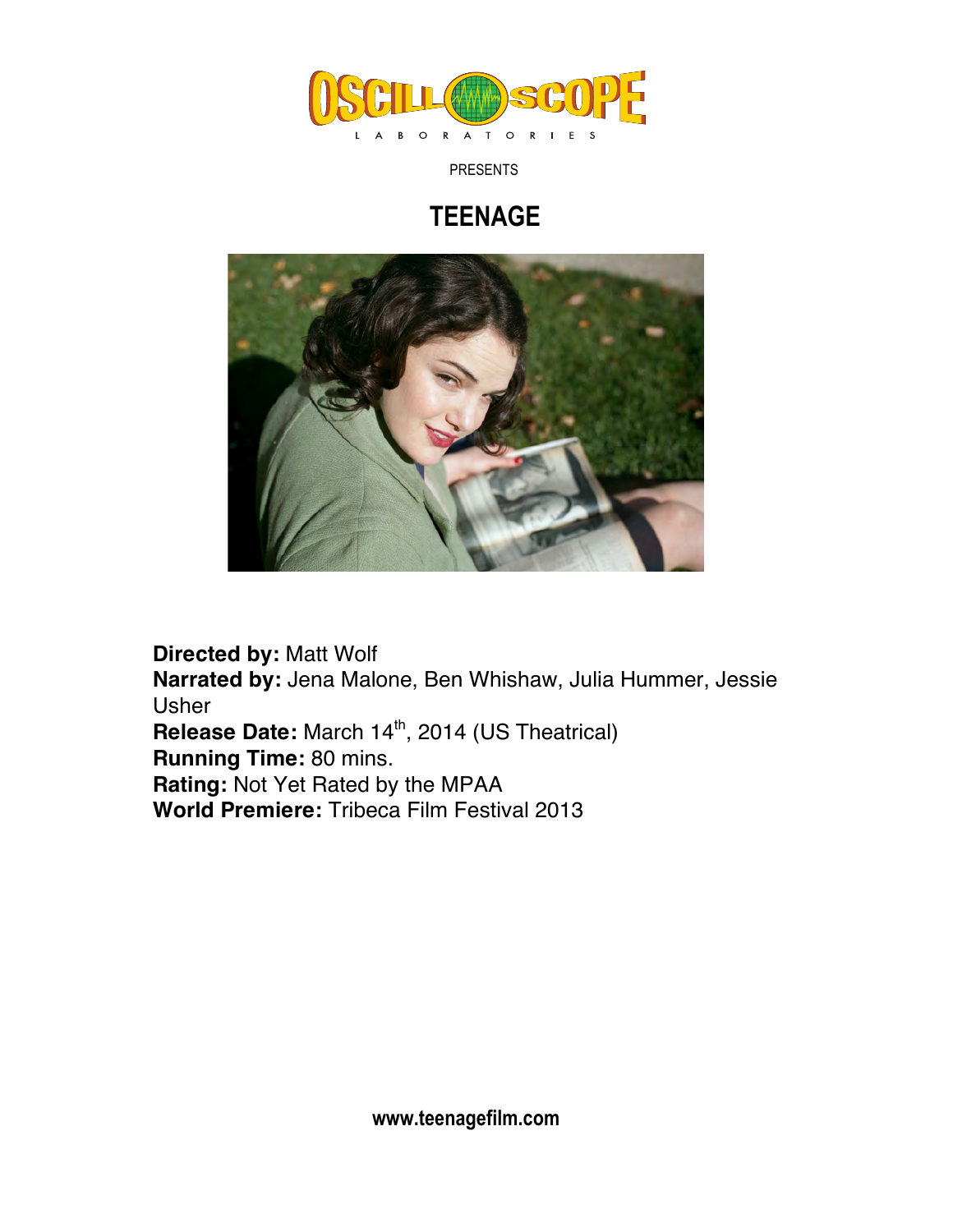## **ABOUT TEENAGE**

Once, "Teenagers" didn't exist. But then, they were invented. As the cultural landscape around the world was thrown into turmoil during the industrial revolution, and with a chasm erupting between adults and youth, the concept of a new generation took shape. Whether in America, England, or Germany, whether party-crazed Flappers or hip Swing Kids, zealous Nazi Youth or frenzied Sub-Debs, it didn't matter - this was a new idea of how people come of age. They were all "Teenagers."

A hypnotic rumination on the genesis of youth culture from the end of the 19th century to the first half of the 20th, TEENAGE is a living collage of rare archival material, filmed portraits, and diary entries read by Jena Malone, Ben Whishaw, and others. Set to a a shimmering contemporary score by Bradford Cox (Deerhunter / Atlas Sound), TEENAGE is a mesmerizing trip into the past and a riveting look at the very idea of "coming-of-age."

## **ABOUT DIRECTOR MATT WOLF**

**Matt Wolf (Director/Writer)** is a New York-based filmmaker. He was named one of the 25 New Faces of Independent Film by *Filmmaker Magazine* and he is a 2010 Guggenheim Fellow. His critically acclaimed and award-winning feature documentary WILD COMBINATION, about the avant-garde cellist and disco producer Arthur Russell, premiered at the Berlinale and was included on a number of "Top 10" lists of 2008. The film was released theatrically in the US and UK, distributed worldwide by Plexifilm, and was broadcast on the Sundance Channel. Matt has produced and directed short documentaries for *The New York Times*, including the recent OpDoc collaboration with Jon Savage "The Role of Youth," the series "High Line Stories" for the Sundance Channel, and he co-directed documentary components of NY EXPORT: OPUS JAZZ, a feature length dance film in collaboration with New York City Ballet dancers and PBS. He recently completed I REMEMBER, a film about the artist and poet Joe Brainard, which is screening in festivals and museums worldwide.